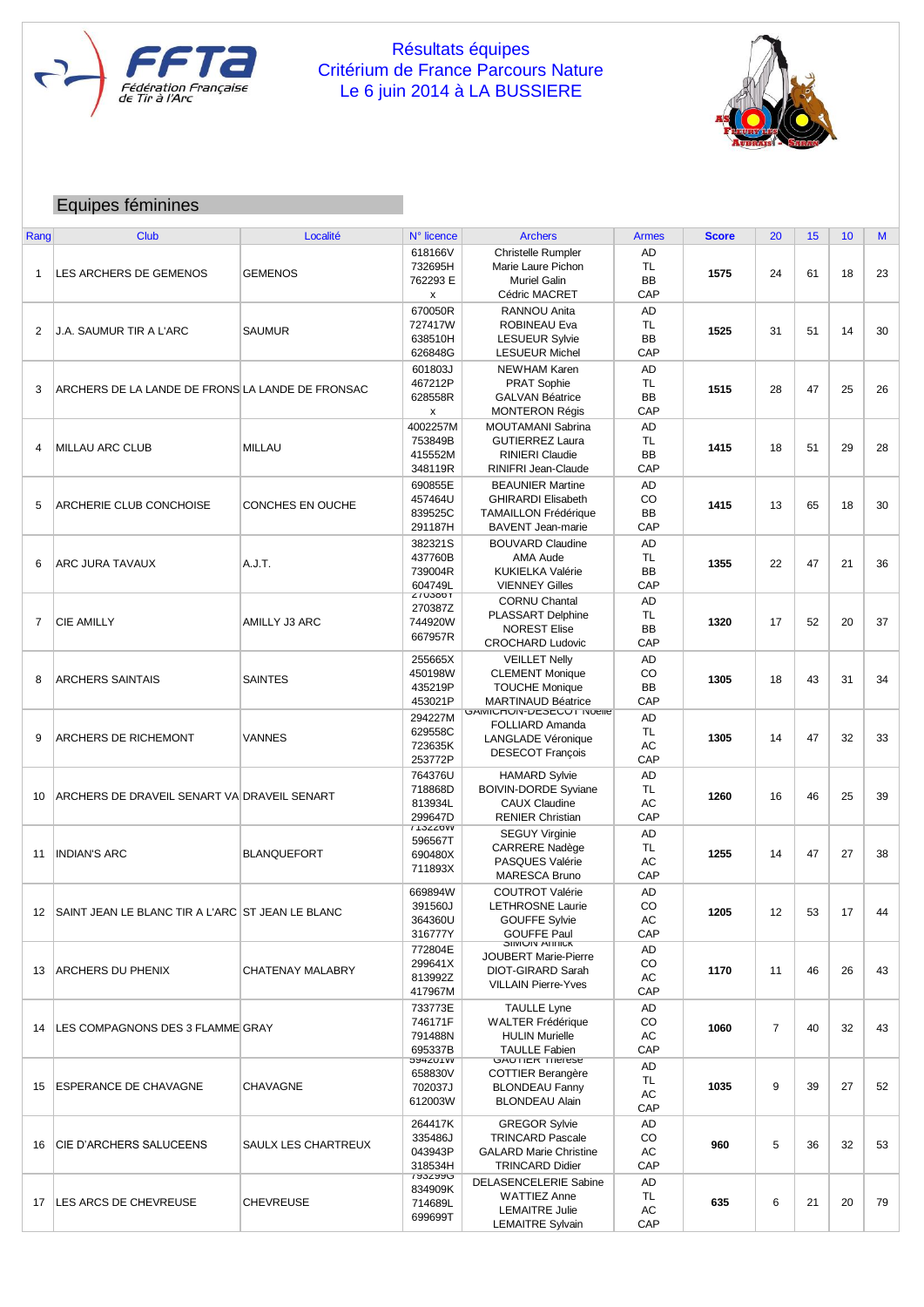## Equipes masculines

| Rang | <b>Club</b>                                        | Localité                   | N° licence     | <b>Archers</b>                                 | <b>Armes</b> | <b>Score</b> | 20 | 15 | 10 | M  |
|------|----------------------------------------------------|----------------------------|----------------|------------------------------------------------|--------------|--------------|----|----|----|----|
|      |                                                    |                            | 210010         |                                                |              |              |    |    |    |    |
|      |                                                    |                            | 381581M        | <b>BARRAULT Christophe</b>                     | AD           |              |    |    |    |    |
|      | <b>LES CHARDONS</b>                                |                            |                | <b>FABEL Philippe</b>                          | TL           |              |    |    |    |    |
| 1    |                                                    | <b>PITHIVIERS</b>          | 260105Y        | LE LAMER Mickaël                               | <b>BB</b>    | 1865         | 36 | 69 | 11 | 10 |
|      |                                                    |                            | 355561E        |                                                |              |              |    |    |    |    |
|      |                                                    |                            |                | LE LAMER Jean-Pierre                           | CAP          |              |    |    |    |    |
|      |                                                    |                            | 412781X        | <b>DUPUNI Laurent</b>                          | AD           |              |    |    |    |    |
|      |                                                    |                            |                | <b>CRENON Frédéric</b>                         |              |              |    |    |    |    |
| 2    | LES ARCHERS DE PREAUX                              | <b>PREAUX</b>              | 753904L        | <b>LETEURTRE Thierry</b>                       | TL           | 1850         | 33 | 66 | 21 | 6  |
|      |                                                    |                            | 605380X        |                                                | <b>BB</b>    |              |    |    |    |    |
|      |                                                    |                            | 677070W        | <b>LAUTRIDON Gilbert</b>                       | CAP          |              |    |    |    |    |
|      |                                                    |                            |                |                                                |              |              |    |    |    |    |
|      |                                                    |                            | 604089U        | <b>QUETEL Guillaume</b>                        | AD           |              |    |    |    |    |
|      |                                                    |                            | 433898D        | FOLLET Sébastien                               | <b>TL</b>    |              |    |    |    |    |
| 3    | ARCHERS DU ROY GUILLAUME                           | <b>ROUEN ROY GUILLAUME</b> | 688789J        | POISSON Olivier                                | <b>BB</b>    | 1835         | 33 | 61 | 26 | 6  |
|      |                                                    |                            |                |                                                |              |              |    |    |    |    |
|      |                                                    |                            | 782657P        | <b>QUETEL Freddy</b>                           | CAP          |              |    |    |    |    |
|      |                                                    |                            | 627321W        | <b>GARDEUR Robin</b>                           | AD           |              |    |    |    |    |
|      |                                                    |                            |                |                                                |              |              |    |    |    |    |
| 4    | LES ARCHERS DU DADOU                               | <b>GRAULHET</b>            | 397695C        | <b>GRIVOTET Christophe</b>                     | TL           | 1810         | 40 | 60 | 12 | 14 |
|      |                                                    |                            | 720676U        | <b>CADAMURO Laurent</b>                        | <b>BB</b>    |              |    |    |    |    |
|      |                                                    |                            | 422137V        | <b>VIALA Pascal</b>                            | CAP          |              |    |    |    |    |
|      |                                                    |                            |                |                                                |              |              |    |    |    |    |
|      |                                                    |                            | 727581Z        | <b>ZAZEMPA Emmanuel</b>                        | AD           |              |    |    |    |    |
|      |                                                    |                            | 623367Y        | <b>MANDIN Fabien</b>                           | TL           |              |    |    |    |    |
| 5    | ARC NATURE VALLETAIS                               | VALLET                     | 674289Y        | <b>CORMERAIS Fabien</b>                        | <b>BB</b>    | 1765         | 34 | 59 | 20 | 13 |
|      |                                                    |                            |                |                                                |              |              |    |    |    |    |
|      |                                                    |                            | 270287R        | MACE Jacky                                     | CAP          |              |    |    |    |    |
|      |                                                    |                            | <b>JZUUTID</b> | ROMAIN Jean-Claude                             | AD           |              |    |    |    |    |
|      |                                                    |                            | 820527C        |                                                |              |              |    |    |    |    |
| 6    | ARCHERS DE LA LANDE DE FRONS LA LANDE DE FRONSAC   |                            | 800482P        | <b>IRAZUSTA Eneko</b>                          | TL           | 1745         | 28 | 63 | 24 | 11 |
|      |                                                    |                            |                | ZACCHELO Alexandre                             | <b>BB</b>    |              |    |    |    |    |
|      |                                                    |                            | x              | x                                              | CAP          |              |    |    |    |    |
|      |                                                    |                            |                |                                                |              |              |    |    |    |    |
|      |                                                    |                            | 744150J        | <b>MAYNARD Cyril</b>                           | AD           |              |    |    |    |    |
|      |                                                    |                            | 361506S        | <b>HERAN Vincent</b>                           | TL           |              |    |    |    |    |
| 7    | <b>MILLAU ARC CLUB</b>                             | <b>MILLAU</b>              |                |                                                | <b>BB</b>    | 1740         | 38 | 48 | 26 | 14 |
|      |                                                    |                            | 783076V        | CAZES Théo                                     |              |              |    |    |    |    |
|      |                                                    |                            | X              | X                                              | CAP          |              |    |    |    |    |
|      |                                                    |                            | <b>HUODZUU</b> | <b>DEU Pascal</b>                              | AD           |              |    |    |    |    |
|      |                                                    |                            | 396856R        |                                                |              |              |    |    |    |    |
| 8    | LES ARCHERS DU CHATEAU                             | <b>VITRE</b>               | 736504Y        | <b>SOREL Yves</b>                              | TL           | 1710         | 27 | 66 | 18 | 15 |
|      |                                                    |                            |                | <b>ARRAULT Olivier</b>                         | <b>BB</b>    |              |    |    |    |    |
|      |                                                    |                            | x              | <b>DEU Pascal</b>                              | CAP          |              |    |    |    |    |
|      |                                                    |                            |                |                                                |              |              |    |    |    |    |
|      |                                                    |                            | 283467S        | <b>FRANCHESCHI Georges</b>                     | AD           |              |    |    |    |    |
|      |                                                    |                            | 413536W        | <b>GIRARD Philippe</b>                         | TL           |              |    |    |    |    |
| 9    | ARCHERS DU ROY RENE                                | PUY SAINTE REPARADE ARR    |                |                                                |              | 1705         | 29 | 63 | 18 | 16 |
|      |                                                    |                            | 238296T        | <b>GENIN Christian</b>                         | <b>BB</b>    |              |    |    |    |    |
|      |                                                    |                            | 478218H        | KASTENDIECH Fabien                             | CAP          |              |    |    |    |    |
|      |                                                    |                            | <b>JO1094N</b> | <b>DAILLT JEAN-MANE</b>                        |              |              |    |    |    |    |
|      |                                                    |                            | 695029S        | CIVADE Ervan                                   | AD           |              |    |    |    |    |
|      |                                                    |                            |                |                                                | TL           |              |    |    |    |    |
| 10   | AVORD TIR A L'ARC                                  | <b>AVORD</b>               | 774336V        | <b>BERNARDIN Pascal</b>                        | BB           | 1685         | 30 | 57 | 23 | 16 |
|      |                                                    |                            | 713007H        | <b>VOTAT Marie-Christine</b>                   |              |              |    |    |    |    |
|      |                                                    |                            |                |                                                | CAP          |              |    |    |    |    |
|      |                                                    |                            | 339535K        | LORA RUNCO Bernard                             | AD           |              |    |    |    |    |
|      |                                                    |                            | 278083P        | <b>BRUN Frédéric</b>                           | TL           |              |    |    |    |    |
| 11   | <b>INDIAN'S ARC</b>                                | <b>BLANQUEFORT</b>         |                |                                                |              | 1670         | 26 | 60 | 25 | 15 |
|      |                                                    |                            | 741835T        | <b>CHASTANET Alain</b>                         | <b>BB</b>    |              |    |    |    |    |
|      |                                                    |                            | 690482Z        | <b>FEVRE Florian</b>                           | CAP          |              |    |    |    |    |
|      |                                                    |                            |                |                                                |              |              |    |    |    |    |
|      |                                                    |                            | 797615Y        | LEFEBVRE Cédric                                | AD           |              |    |    |    |    |
|      |                                                    |                            | 717895W        | <b>SALLET Chirstophe</b>                       | TL           |              |    |    |    |    |
| 12   | 1ERE CIE D'ARC DE VIC SUR AISNE VIC SUR AISNE      |                            | 799841T        | DECULTOT Stéphane                              | <b>BB</b>    | 1665         | 34 | 57 | 13 | 22 |
|      |                                                    |                            |                |                                                |              |              |    |    |    |    |
|      |                                                    |                            | x              | х                                              | CAP          |              |    |    |    |    |
|      |                                                    |                            | <b>JASISAC</b> | RENOUARD Jean-Michel                           | AD           |              |    |    |    |    |
|      |                                                    |                            | 686269V        | <b>BIDAULT Kevin</b>                           |              |              |    |    |    |    |
| 13   | LES ARCHERS D INGRE                                | <b>INGRE</b>               | 683131J        |                                                | TL.          | 1665         | 30 | 59 | 18 | 19 |
|      |                                                    |                            | 383246X        | BOISBEAU Jean-Jacques                          | BB           |              |    |    |    |    |
|      |                                                    |                            |                |                                                | CAP          |              |    |    |    |    |
|      |                                                    |                            |                | <b>MARTIN Stéphane</b><br><b>GREGOR Walter</b> |              |              |    |    |    |    |
|      |                                                    |                            | 254749B        | <b>BARRIER Romain</b>                          | AD           |              |    |    |    |    |
|      |                                                    |                            | 240441Z        |                                                | TL           |              |    | 60 | 24 | 16 |
| 14   | CIE D'ARCHERS SALUCEENS                            | SAULX LES CHARTREUX        | 265421B        | FROT Jérome                                    | BB           | 1660         | 26 |    |    |    |
|      |                                                    |                            |                | <b>SEVENO Michel</b>                           |              |              |    |    |    |    |
|      |                                                    |                            | 716845E        |                                                | CAP          |              |    |    |    |    |
|      |                                                    |                            | 660634F        | LE DIMET Jérome                                | AD           |              |    |    |    |    |
|      |                                                    |                            | 318458A        | LE BELLEC Gwenaël                              | <b>TL</b>    |              |    |    |    |    |
| 15   | <b>CSQ ARCHERS QUEVENOIS</b>                       | QUEVEN                     |                |                                                |              | 1655         | 30 | 55 | 23 | 18 |
|      |                                                    |                            | 719328D        | <b>MANSON Fabrice</b>                          | <b>BB</b>    |              |    |    |    |    |
|      |                                                    |                            | 779365L        | <b>DESTANDAU Lee</b>                           | CAP          |              |    |    |    |    |
|      |                                                    |                            | 795559N        | <b>HULIN David</b>                             | AD           |              |    |    |    |    |
|      |                                                    |                            |                |                                                |              |              |    |    |    |    |
| 16   | LES COMPAGNONS DES 3 FLAMME GRAY                   |                            | 628699U        | TAULLE Jérémy                                  | TL.          | 1650         | 34 | 50 | 22 | 20 |
|      |                                                    |                            | 727260K        | <b>CARBIER Antoine</b>                         | BB           |              |    |    |    |    |
|      |                                                    |                            | 389073F        | <b>GAULIARD Philippe</b>                       | CAP          |              |    |    |    |    |
|      |                                                    |                            |                |                                                |              |              |    |    |    |    |
|      |                                                    |                            | 421335Y        | <b>MERCIER Jean-Luc</b>                        | AD           |              |    |    |    |    |
|      |                                                    |                            | 009639C        | LAURY Jean-Paul                                | TL.          |              |    |    |    |    |
| 17   | COMPAGNIE D'ARC DU VAL DE LOII MONTLOUIS-SUR-LOIRE |                            |                |                                                |              | 1645         | 33 | 55 | 16 | 22 |
|      |                                                    |                            | 439485B        | <b>GROUARD Ludovic</b>                         | BB           |              |    |    |    |    |
|      |                                                    |                            | 277693R        | <b>DELORAINE Michèle</b>                       | CAP          |              |    |    |    |    |
|      |                                                    |                            | 780496R        |                                                | AD           |              |    |    |    |    |
|      |                                                    |                            |                | <b>LEBOURCQ Christophe</b>                     |              |              |    |    |    |    |
| 18   | <b>CIE AMILLY</b>                                  | AMILLY J3 ARC              | 657073K        | <b>BRUNET Nicolas</b>                          | TL           | 1635         | 33 | 51 | 21 | 21 |
|      |                                                    |                            | 724370J        | <b>LEBERT DEKENS Anthonin</b>                  | <b>BB</b>    |              |    |    |    |    |
|      |                                                    |                            | 765372B        | LEBOURCQ Valérie                               | CAP          |              |    |    |    |    |
|      |                                                    |                            |                |                                                |              |              |    |    |    |    |
|      |                                                    |                            | 436138N        | <b>LECOCQ Vincent</b>                          | AD           |              |    |    |    |    |
|      |                                                    |                            | 400775A        | <b>GOBART Philippe</b>                         | TL           |              |    |    |    |    |
| 19   | 1ERE CIE DES ARCHERS VIERZONN VIERZON 1ER          |                            |                |                                                |              | 1610         | 30 | 56 | 17 | 23 |
|      |                                                    |                            | 776260L        | <b>DEVILLETTE Baptiste</b>                     | <b>BB</b>    |              |    |    |    |    |
|      |                                                    |                            | 347391Z        | LECOCQ Sylvain                                 | CAP          |              |    |    |    |    |
|      |                                                    |                            |                |                                                |              |              |    |    |    |    |
|      |                                                    |                            | 387443J        | NEVERS Mickaël                                 | AD           |              |    |    |    |    |
|      |                                                    |                            | 699136F        | <b>DENIS Jacques</b>                           | TL.          | 1610         | 20 | 66 | 22 | 18 |
| 20   | COMPAGNIE DES ARCHERS MACOI MACON                  |                            | 441389W        | <b>MAGNIEN Adrien</b>                          | <b>BB</b>    |              |    |    |    |    |
|      |                                                    |                            |                |                                                | CAP          |              |    |    |    |    |
|      |                                                    |                            | 782181X        | <b>REYNES Valérie</b>                          |              |              |    |    |    |    |